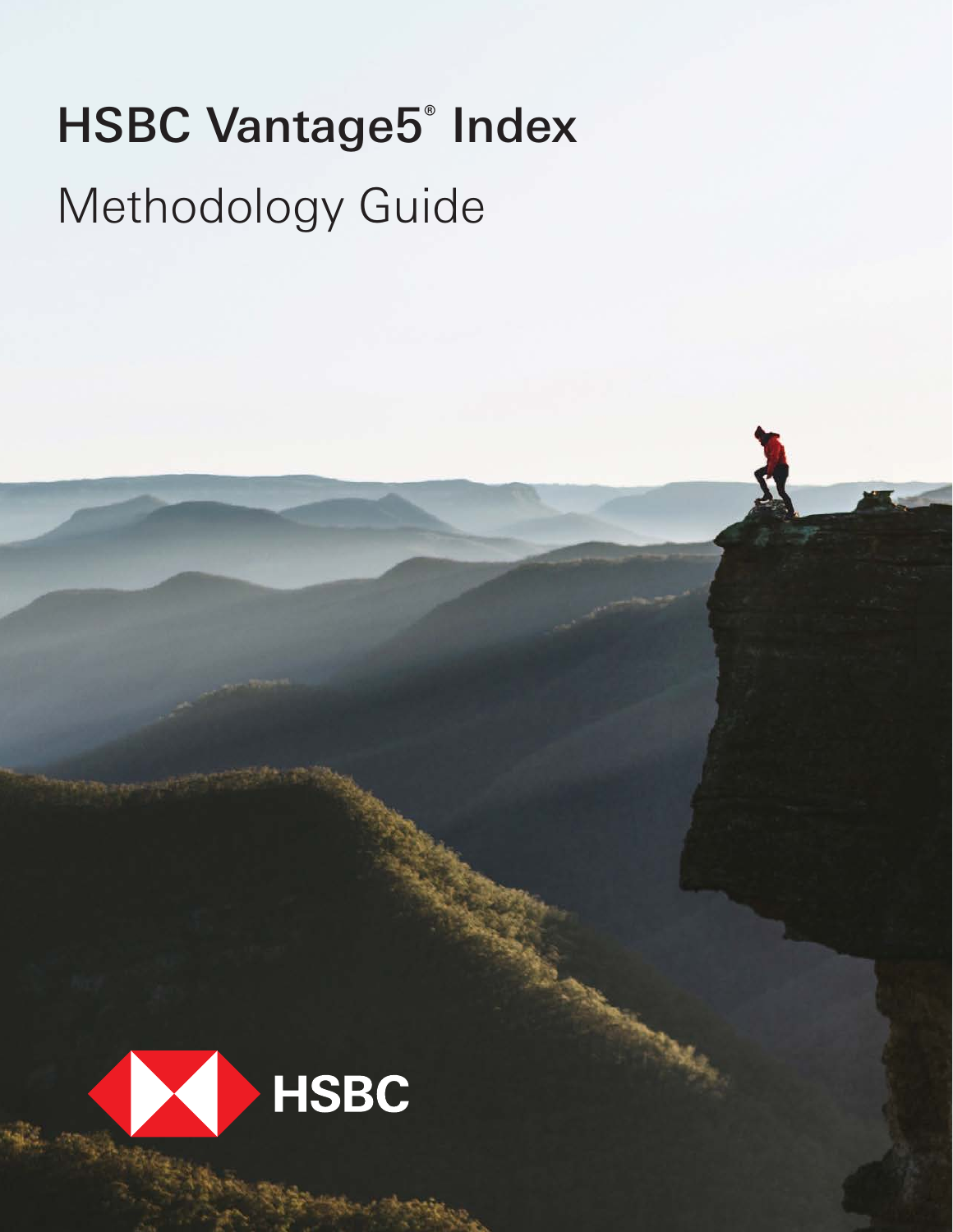# Table of contents

| Index overview                          |                         |
|-----------------------------------------|-------------------------|
| Index components                        | $\overline{2}$          |
| Vantage5 Index methodology              | 3                       |
| Monthly rebalancing process             | 4                       |
| <b>Hypothetical volatility</b>          | 5                       |
| Hypothetical portfolio allocation       | 5                       |
| <b>Hypothetical historical returns</b>  | $6\phantom{1}$          |
| Calculation Agent & Index Administrator | 6                       |
| Risks relating to the index             | $\overline{\mathbf{v}}$ |
| Important Information                   | 9                       |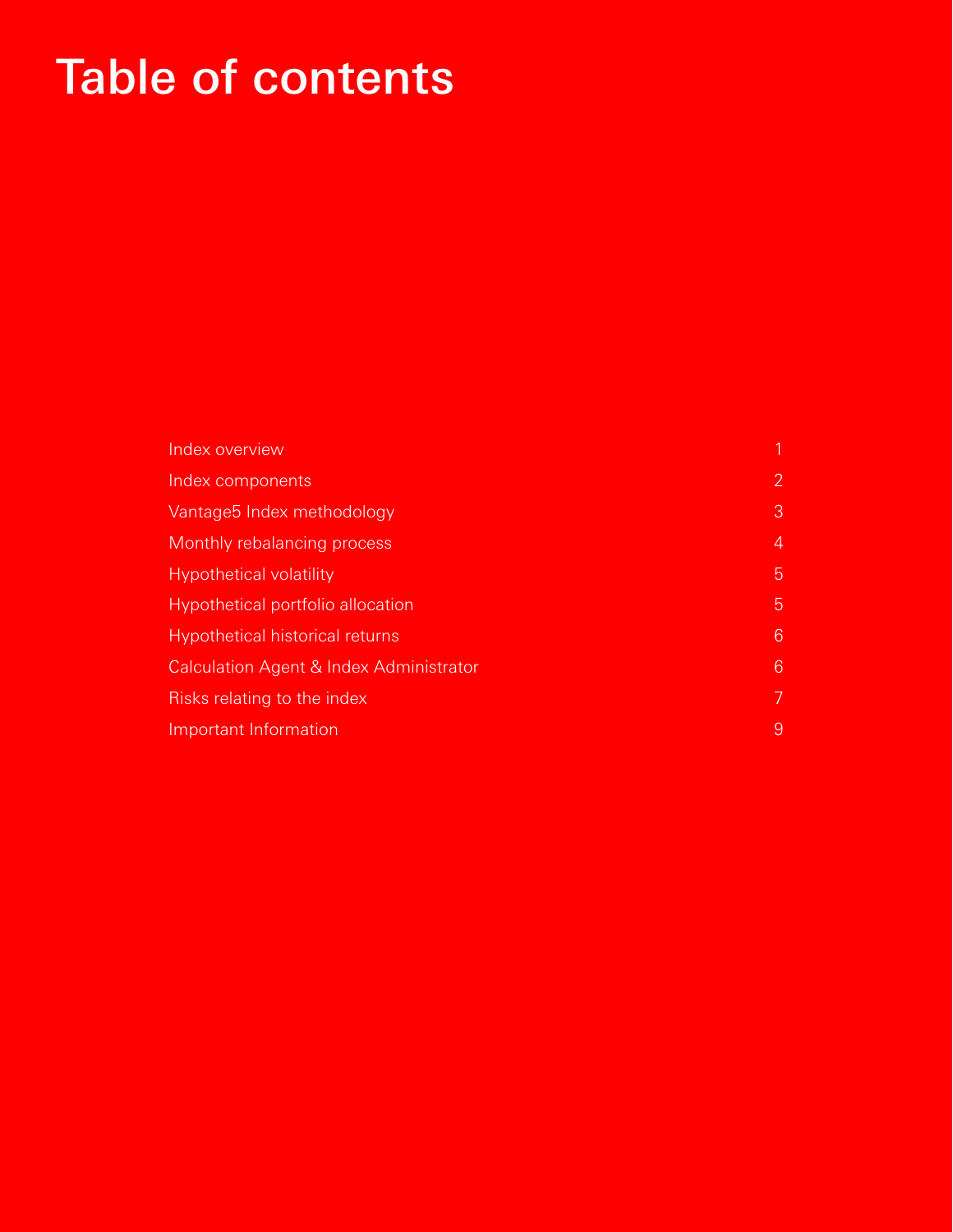### Index overview

The HSBC Vantage5 Index employs a rules-based quantitative long only strategy, which uses modern portfolio theory principles and the related concept of efficient frontier to attempt to maximize returns for a given level of risk, in this case a target volatility of 5%.

| Index Owner                                | <b>HSBC Bank plc</b>    |
|--------------------------------------------|-------------------------|
| Currency                                   | USD                     |
| <b>Volatility Target</b>                   | $5.00\%$                |
| <b>Bloomberg Ticker</b>                    | <b>HSIFV5UF</b>         |
| Index Composition                          | Up to 13 ETFs plus Cash |
| Calculation Agent /<br>Index Administrator | S&P Opco, LLC           |
| Website                                    | vantage5.hsbcnet.com    |

### Index information **Index** information **HSBC** Vantage5 Index in brief

- Multi-Asset Class The Index provides exposure to as many as 13 ETFs across 5 asset classes, as well as cash, to construct the Monthly Reference Portfolio
- Rebalancing and Momentum Each month the Index determines it's ETF exposures to capture performance momentum using the highest historical 3-month and 6-month returns
- Volatility Target The Index calculates the appropriate ETF weights for the Monthly Reference Portfolio to target a 5% volatility level on each Monthly Selection Date
- **Excess Return** The Index is an excess return index, which reflects the Index return less the cost of funds, in this case ICE LIBOR USD 3 Month and an index maintenance fee of 0.85% per annum, subtracted daily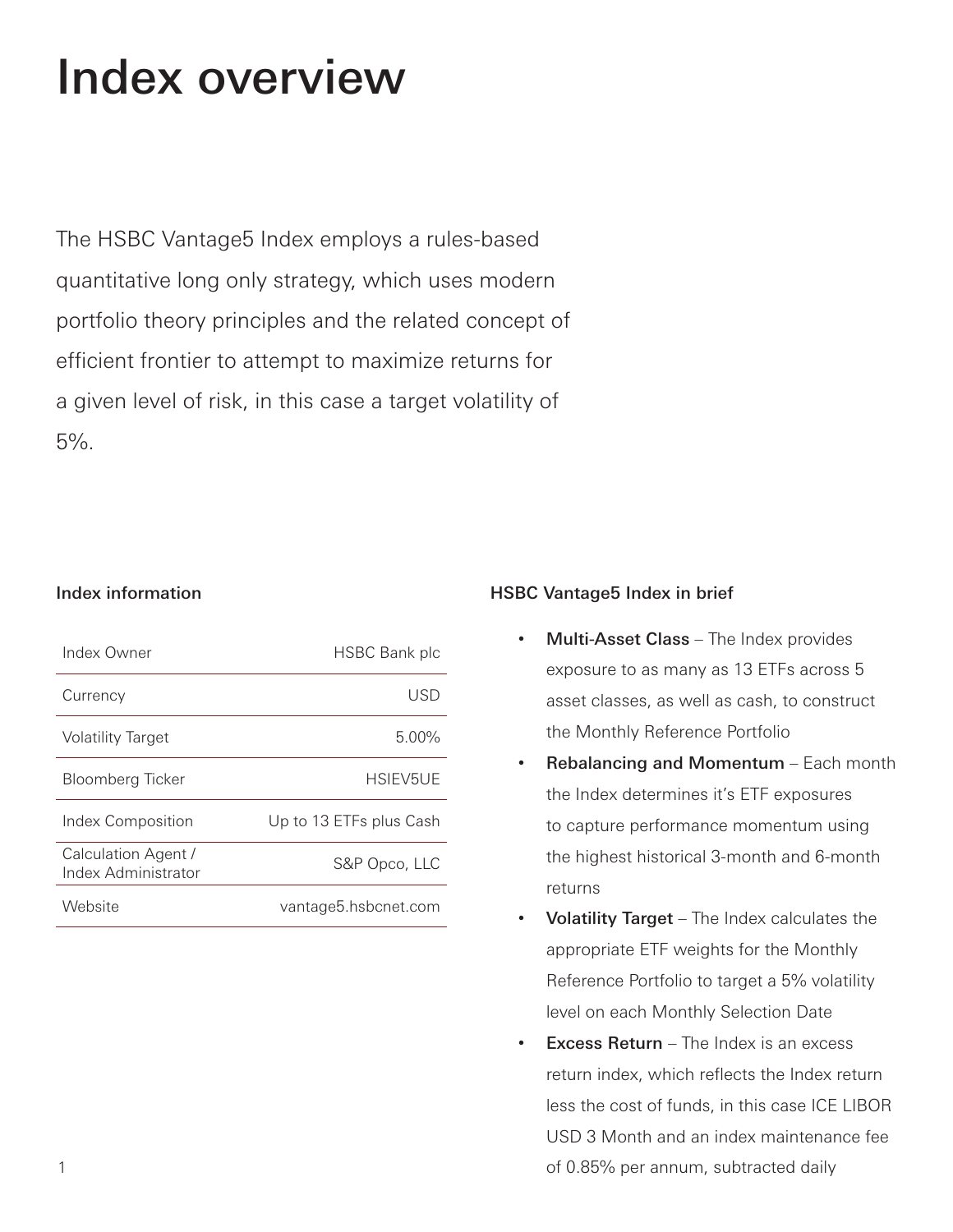# Index components

The Index is based on a systematic investment strategy which, each month, constructs a portfolio (the "Monthly Reference Portfolio") that is derived from a universe of 13 ETFs and cash.

To ensure a diversified exposure, the weight that can be assigned to each Asset Class and individual ETF is capped. The table below displays the index components and the maximum weighting constraints for each Asset Class and ETF.

### Index components and caps

| <b>Asset</b>              |                                                                | <b>ETF</b>    | ETF | <b>Asset</b>     |
|---------------------------|----------------------------------------------------------------|---------------|-----|------------------|
| <b>Class</b>              | <b>ETF Name</b>                                                | <b>Ticker</b> | Cap | <b>Class Cap</b> |
| Developed                 | SPDR S&P 500 <sup>®</sup> ETF                                  | <b>SPY</b>    | 40% |                  |
|                           | iShares <sup>®</sup> Russell 2000 ETF                          | <b>IWM</b>    | 20% |                  |
|                           | PowerShares S&P 500 Low Volatility Portfolio                   | <b>SPLV</b>   | 20% | 60%              |
| Equities                  | PowerShares QQQ                                                | QQQ           | 20% |                  |
|                           | iShares <sup>®</sup> MSCI EAFE ETF                             | <b>EFA</b>    | 20% |                  |
| Developed<br><b>Bonds</b> | iShares <sup>®</sup> 20+ Year Treasury Bond ETF                | TLT           | 40% |                  |
|                           | iShares <sup>®</sup> iBoxx Investment Grade Corporate Bond ETF | <b>LOD</b>    | 40% | 80%              |
|                           | iShares <sup>®</sup> iBoxx High Yield Corporate Bond ETF       | <b>HYG</b>    | 15% |                  |
| Emerging                  | iShares <sup>®</sup> MSCI Emerging Markets ETF                 | EEM           | 20% |                  |
| Markets                   | iShares <sup>®</sup> JP Morgan USD Emerging Markets Bond ETF   | <b>EMB</b>    | 10% | 30%              |
| <b>Real Assets</b>        | iShares <sup>®</sup> US Real Estate ETF                        | <b>IYR</b>    | 20% | 30%              |
|                           | SPDR <sup>®</sup> Gold Shares                                  | GLD           | 20% |                  |
| Inflation                 | iShares <sup>®</sup> TIPS Bond ETF                             | <b>TIP</b>    | 5%  | 5%               |
| Cash                      | Cash - ICE LIBOR USD 3 Month                                   |               | 50% | 50%              |

While all of the Asset Classes and ETFs above are eligible to be included in the Index, the Monthly Reference Portfolio might not include every one of them in a given month. The Monthly Reference Portfolio is determined by the Index Methodology as outlined on the next page.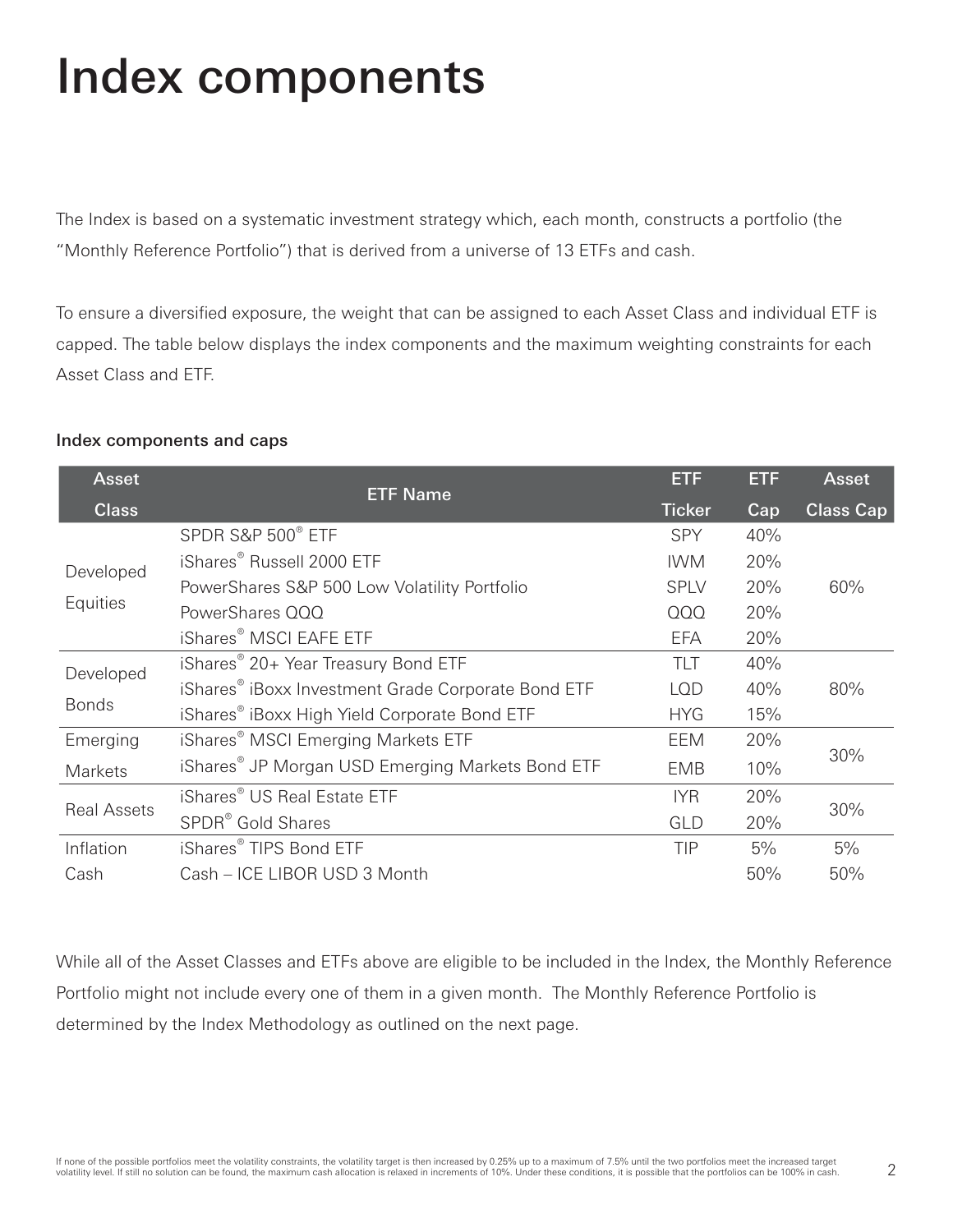# Vantage5 Index methodology

### 1: Daily Index Calculation

On any given Index Business Day, the Index is calculated by the following steps:

- a. The HSBC Vantage5 Index is initially equal to 100
- b. The Index measures the daily weighted price performance change of each selected ETF in the Monthly Reference Portfolio relative to the level of the ETF on the prior Index Business Day
- c. The Index adds the gross distribution of reinvested dividends (total return) of each selected ETF
- d. The Index deducts the sum of the following:
	- i. the notional cash deposit at ICE LIBOR USD 3 Month (excess return); and
	- ii. a daily index maintenance fee (0.85% per annum)

### 2: Monthly Weight Allocation

To capture performance momentum, the Index seeks to allocate to ETFs from the best performing short and long term ETF portfolios. As such, the monthly rebalancing process of the Vantage5 Index is as follows:

- a. On the Monthly Selection Date, the Index runs a simulation of all possible portfolio combinations of the underlying ETFs and cash subject to the aforementioned caps
- b. For each possible portfolio combination, the Index calculates the historical volatility over the past six months<sup>1</sup> and eliminates all portfolios with an annualized volatility higher than the 5% target<sup>2</sup>
- c. Of the remaining portfolios, the Index selects two portfolios: the portfolio with the best six-month return (the "Long Term Portfolio") and the portfolio with the best three-month return (the "Short Term Portfolio")
- d. The Index then averages both the Long Term Portfolio and Short Term Portfolio weights to create the following month's Monthly Reference Portfolio<sup>3</sup>

<sup>1</sup>Measured by the previous 126 five-day returns, observed daily.

2 If none of the possible portfolios meet the volatility constraints, the volatility target is then increased by 0.25% up to a maximum of 7.5% until the two portfolios meet the increased target volatility level. If still no solution can be found, the maximum cash allocation is relaxed in increments of 10%. Under these conditions, it is possible that the portfolios can be 100%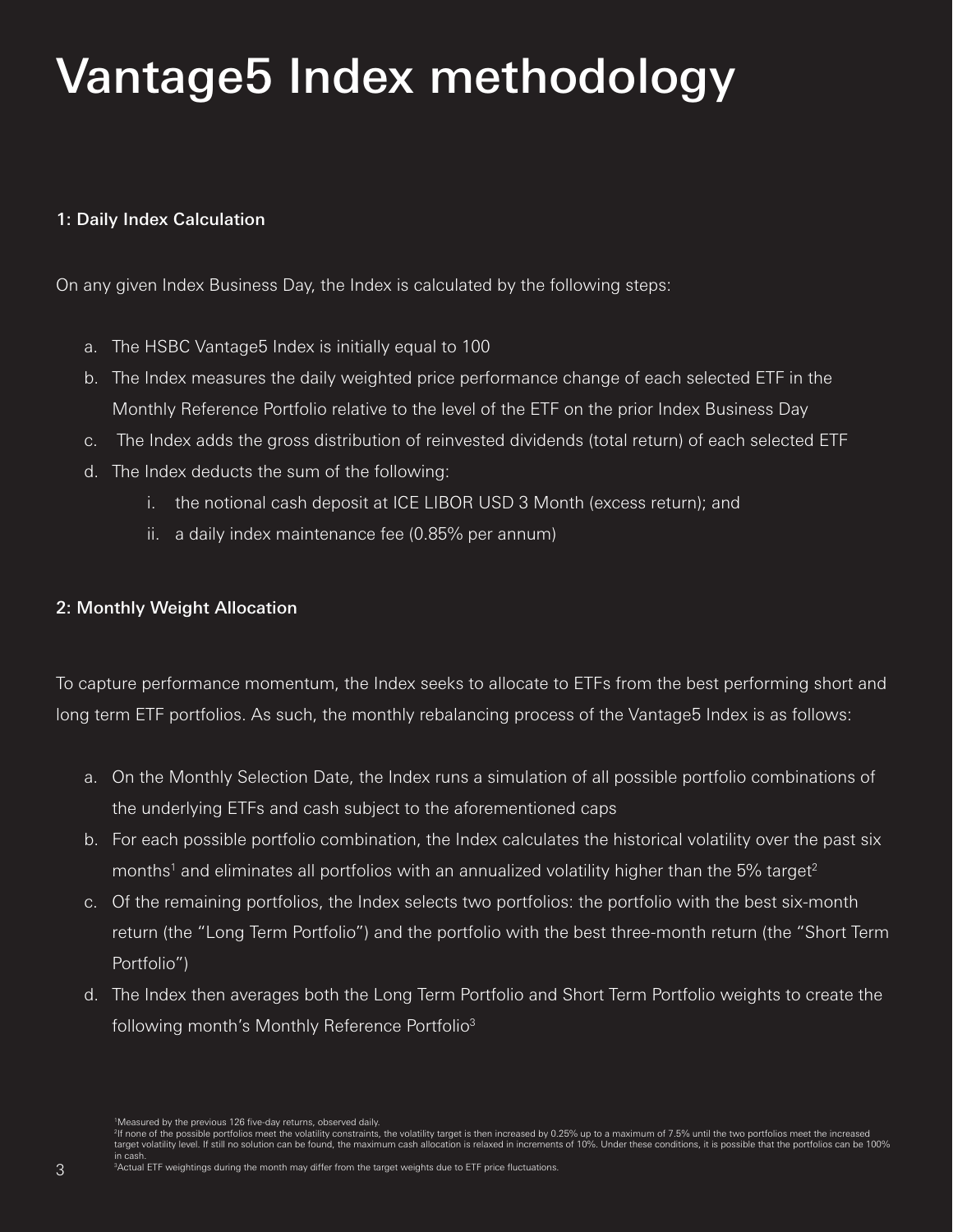# Monthly rebalancing process

Four Index Business Days prior to the last Index Business Day of the month ("Monthly Selection Date"), the Index runs the simulation process and selects the Monthly Reference Portfolio for the upcoming month<sup>4</sup>. The rebalancing process takes place over the following three business days at the end of the month (the "Monthly Rebalancing Period").



Upcoming Monthly Reference Portfolio Previous Monthly Reference Portfolio



### 1st Index Business Day of the Monthly Rebalancing Period - The Index Level calculated for such day will reflect 100% of the Performance of Monthly Reference Portfolio of the previous month.



### 2nd Business Day of the Monthly Rebalancing Period -

The Index Level calculated for such day will reflect 66.66% of the Performance of Monthly Reference Portfolio of the previous month and 33.34% of the Performance of Monthly Reference Portfolio of the following month.



### 3rd Business Day of the Monthly Rebalancing Period -

The Index Level calculated for such day will reflect 33.33% of the Performance of Monthly Reference Portfolio of the previous month and 66.67% of the Performance of Monthly Reference Portfolio of the following month.

NEW INDEX MONTH



First Index Business Day Following the Monthly Rebalancing Period - The Index level will reflect 100% of the performance of the Monthly Reference Portfolio of the upcoming month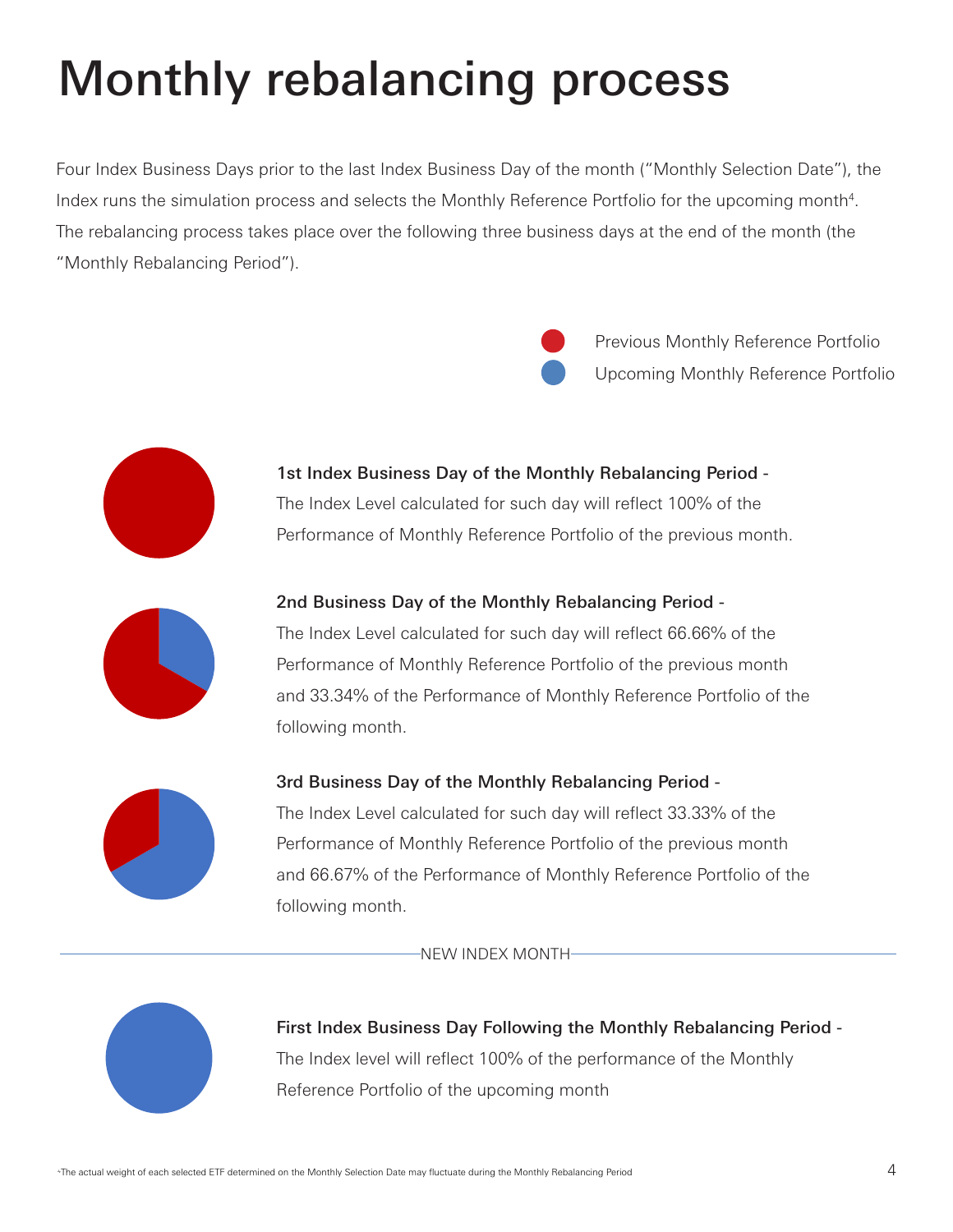# Hypothetical volatility



\*252 days represents the number of full business days in a calendar year, used when calculating one-year volatility. The graph above sets forth the hypothetical back-tested performance of the Index from January 1, 2013 through March 31, 2022. The Index has only been calculated by S&P Dow Jones LLC since March 15, 2017. The hypothetical back-tested performance of the Index set forth in the graph above was calculated using the selection criteria and methodology employed to calculate the Index since its inception on March 15, 2017. However, the hypothetical back-tested Index data only reflects the application of that methodology in hindsight, since the Index was not actually calculated and<br>published prior to Mar uities, bonds, real estate and commodities markets in general that cannot be, and have not been, accounted for in the hypothetical back-tested Index data, all of which can affect actual performance. Consequently, you should not rely on that data as a reflection of what the actual Index performance would have been had the Index been in existence or in forecasting future Index performance. Any hypothetical upward or downward trend in the level of the Index during any period shown is not an indication that the level of the Index is more or less likely to increase or decrease at any time. Please see "Risks relating to the index" and "Important information" for more information about hypothetical back-tested performance data.

### Hypothetical portfolio allocation

HSBC Vantage5 Index is designed to dynamically adapt to different market conditions. In volatile market conditions, the Index may allocate to lower volatility ETFs and Cash. Below is a simulated example of the Index's historical ETF allocations.



The chart above sets forth the hypothetical Index Constituents allocation within Monthly Reference Portfolios (as defined herein) form January 2012 through April 2022 calculated by the Index<br>Owner. The Index has only been to select Monthly Reference Portfolios for purposes of calculating the Index return since its inception on March 15, 2017. However, the hypothetical back-tested Index Constituents allocation within Monthly Reference Portfolios prior to March 15, 2017 only reflects the application of that selection methodology in hindsight, since the Index was not actually calculated and published prior to March 15, 2017. Please see "Risks relating to the index" and "Important information" for more information about hypothetical back-tested performance data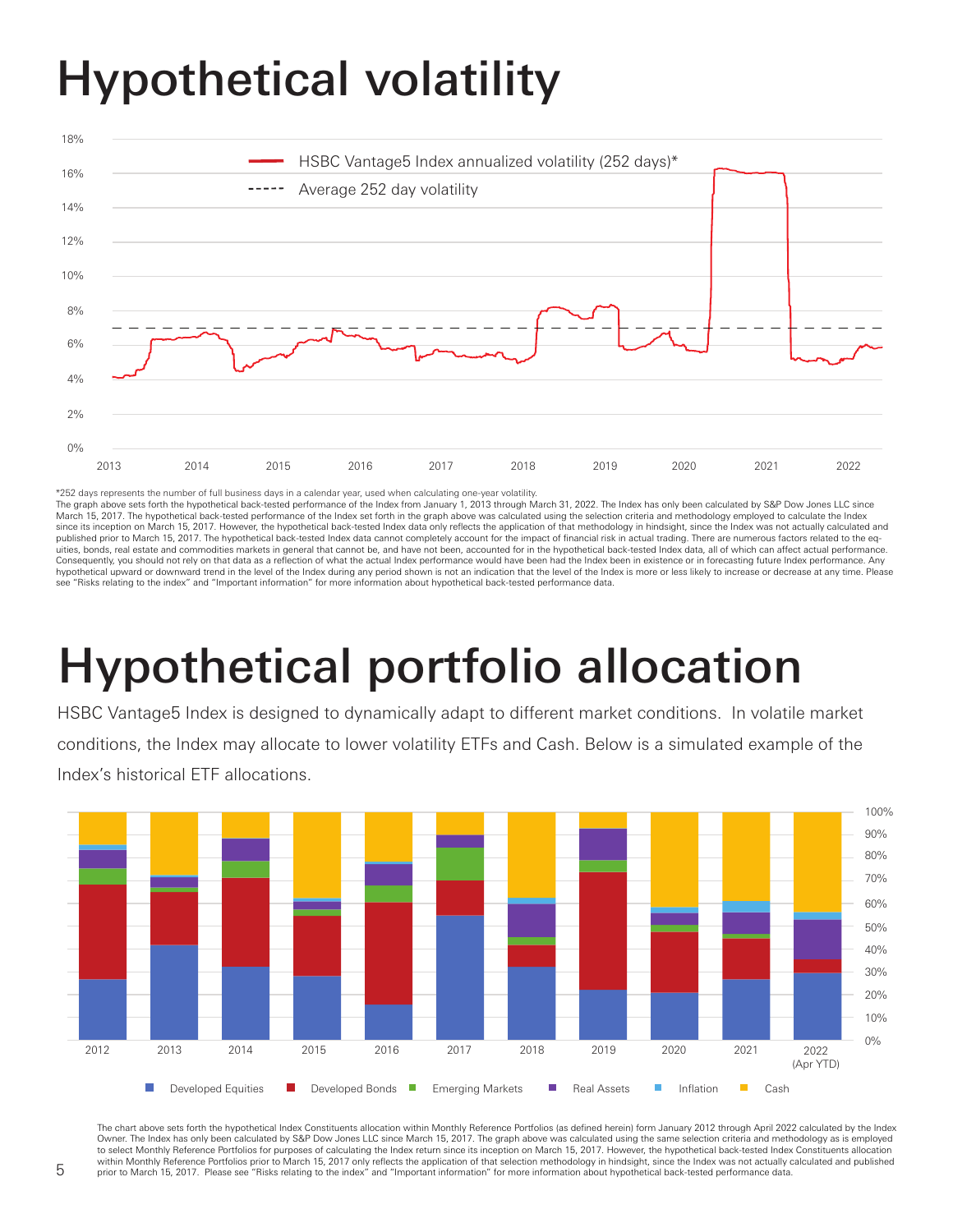# Hypothetical historical returns

| As of March 31, 2022   | <b>HSBC Vantage5</b><br>Performance |
|------------------------|-------------------------------------|
| 1 Year Return          | $3.33\%$                            |
| 3 Year Return          | 9.79%                               |
| 5 Year Return          | 16.72%                              |
| Annualized Volatility* | 6.99%                               |
|                        |                                     |

This table illustrates the performance of the HSBC Vantage5 Index based on the hypothetical back-tested closing levels from August 2011 – March 2022. This simulated data is for illustration purposes only and is no guarantee that the Index will achieve the same returns in the future.

\*Data from Aug '11 thru Mar '22, calculated on a per annum percentage basis. See "Use of simulated returns." Source: Bloomberg Please see "Risks relating to the index" and "Important information" for more information about hypothetical back-tested performance data.

# Calculation Agent & Index Administrator

**S&P Dow Jones Indices** A Division of S&P Global

S&P Dow Jones has been selected as the exclusive Calculation Agent and Index Administrator for the HSBC Vantage5 Index. The selection of S&P Dow Jones Indices is based on the firm's experience, expertise and its reputation as one of the industries benchmark index providers.

As Calculation Agent and Index Administrator, S&P Dow Jones will be responsible for the following:

- > The integrity of the historical data
- > Ensuring consistency in the Index methodology and calculation
- > Dissemination of Index information and performance
- > Independently managing corporate actions in an unbiased and fair manner

### Calculation Agent

The Calculation Agent is responsible for the day-to-day implementation of the Index Methodology, and for the calculation of the Index.

### Index Administrator

The Index Administrator is responsible for overseeing the Index and the Index Methodology, including the selection of any successor components and managing market disruptions.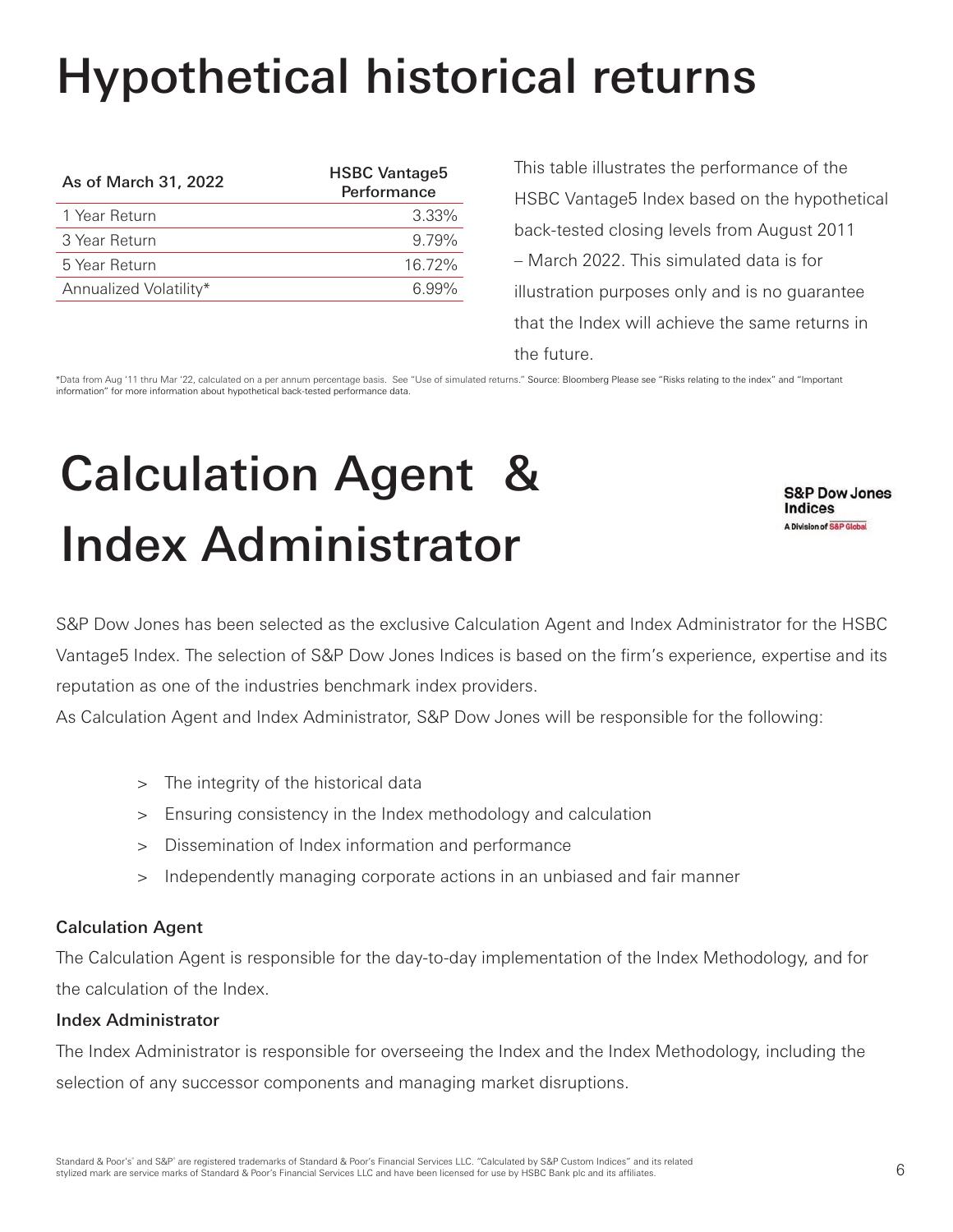# Risks relating to the index

Please review carefully these risk factors, and any risk factors in an offering document for any security or financial instrument referencing the Index, before making any investment.

#### S&P, the Index Calculation Agent, may adjust the Index in a way that affects its level, and S&P has no obligation to consider your interests.

The Index is calculated by the S&P Dow Jones Indices LLC (the "Index Calculation Agent"). The Index Calculation Agent is responsible for calculating and maintaining the Index and developing the guidelines and policies governing its composition and calculation. It is entitled to exercise discretion in relation to the Index, including but not limited to the calculation of the level of the Index in the event of an Index Market Disruption Event . Although S&P, acting as the Index Calculation Agent, will make all determinations and take all action in relation to the Index acting in good faith, it should be noted that the policies and judgments for which S&P is responsible could have an impact, positive or negative, on the level of the Index. S&P may also amend the rules governing the Index in certain circumstances.

Judgments, policies and determinations concerning the Index are made by S&P, as the Index Administrator. Furthermore, the inclusion of the ETFs in the Index is not an investment recommendation by S&P of the ETFs, or any of the securities, commodities or futures contracts underlying the ETFs.

#### The Index may not be successful, and may not outperform any alternative strategy that might be employed in respect of the ETFs or achieve its target volatility.

The Index follows a notional rulesbased proprietary strategy that operates on the basis of pre-determined rules. No assurance can be given that the investment strategy on which the Index is based will be successful or that the Index will outperform any alternative strategy that might be employed in respect of the ETFs. Furthermore, no assurance can be given that the Index will achieve its target maximum volatility of 5%. The actual realized volatility of the Index may be greater or less than 5%.

#### The Index comprises notional assets.

The exposures to the ETF constituents and any cash investment are purely notional and will exist solely in the records maintained by or on behalf of the Index Calculation Agent. There is no actual portfolio of assets to which any person is entitled or in which any person has any ownership interest. Consequently, you will not have any claim against any of the underlying assets that comprise the Index.

#### The Index has a very limited operating history and may perform in unanticipated ways.

The Index was established on March 15, 2017 and therefore has little to no operating history. Hypothetical back-tested performance data prior to the launch of the Index provided in this document refers to simulated performance data created by applying the Index's calculation methodology to historical prices of the ETFs that comprise the Index. Such simulated performance data has been produced by the retroactive application of a back-tested methodology, and may give more preference towards ETFs or indices that have performed well in the past. The hypothetical back-tested performance of the Index prior to March 15, 2017 cannot fully reflect the actual results that would have occurred had the Index actually been calculated during that period, and should not be relied upon as an indication of the Index's future performance.

#### The Index is subject to market risks.

The performance of the Index is dependent on the performance of the thirteen ETFs, as constructed in the available Monthly Reference Portfolio, over a change in ICE LIBOR USD 3 Month minus 0.85% fees, subtracted daily. As a result, any increase in the level of the Index may be offset by increases in ICE LIBOR USD 3 Month.

#### The ETFs composing the Index may be replaced by a substitute ETF in certain extraordinary events.

Following the occurrence of certain Extraordinary Fund Events with respect to an ETF as described in the Index Methodology, under "Index Components" the affected ETF may be replaced by a substitute ETF. The changing of an ETF may affect the performance of the Index, as the replacement ETF may perform significantly better or worse than the affected ETF.

#### The Index may perform poorly during periods characterized by short-term volatility.

The Index's strategy is based on momentum investing. Momentum investing strategies are effective at identifying the current market direction in trending markets. However, in nontrending, sideways markets, momentum investment strategies are subject to "whipsaws." A whipsaw occurs when the market reverses and does the opposite of what is indicated by the trend indicator, resulting in a trading loss during the particular period. Consequently, the Index may perform poorly in non-trending, "choppy" markets characterized by shortterm volatility.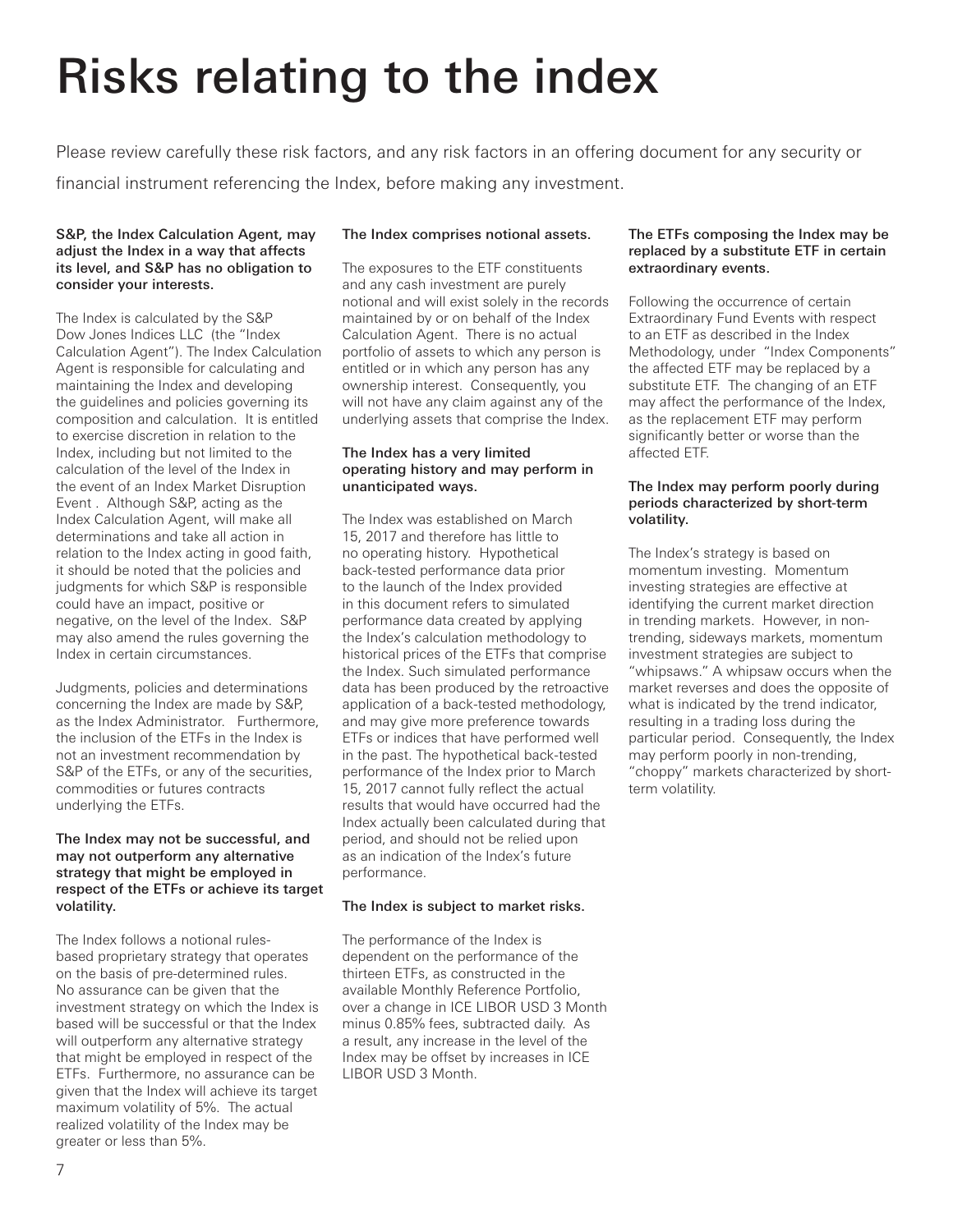### Risks relating to the index

#### An investment linked to the Index carries the risks associated with the Index's momentum investment strategy.

The Index is constructed using what is generally known as a momentum investment strategy. Momentum investing generally seeks to capitalize on positive trends in the price of assets. As such, the weights of the ETFs in the Index are based on the performance of the ETFs from the immediately preceding 3-month period and 6-month period. However, there is no guarantee that trends existing in the preceding periods will continue in the future. A momentum strategy is different from a strategy that seeks longterm exposure to a portfolio consisting of constant components with fixed weights. The Index may fail to realize gains that could occur as a result of holding assets that have experienced price declines, but after which experience a sudden price spike. As a result, if market conditions do not represent a continuation of prior observed trends, the level of the Index, which is rebalanced based on prior trends, may decline. Additionally, even when the closing prices or levels of the ETFs are trending downwards, the Index will continue to be composed of the thirteen ETFs. Due to the "long-only" construction of the Index, the weight of each ETF will not fall below zero in respect of each Monthly Rebalancing Date (as defined in the Index Methodology, under "Vantage5 Index Strategy") even if the relevant ETF displayed a negative performance over the relevant six month period. No assurance can be given that the investment strategy used to construct the Index will outperform any alternative index that might be constructed from the ETFs.

#### The Index may be partially uninvested.

The strategy tracks the excess return of a notional dynamic basket of ETFs and cash over a change in the ICE LIBOR USD 3 Month interest rate. The weight of a Cash Investment (if any) for a Monthly Reference Portfolio at any given time represents the portion of the Monthly Reference Portfolio that is uninvested in the applicable ETF basket at that time. As such, any allocation to a Cash Investment within the Index, which also accrues at the ICE LIBOR USD 3 Month interest rate, will not affect the level of the Index. The Index will reflect no return for any uninvested portion (i.e., any portion represented by a Cash Investment). Accordingly, to the extent that the Index is allocated to the Cash Investment, it may not reflect the full increase of any relevant ETF component. Under certain circumstances, the Index may be 100% in cash.

#### Correlation of performances among the ETFs may reduce the performance of the Index.

Performances of the ETFs may become highly correlated from time to time including, but not limited to, a period in which there is a substantial decline in a particular sector or asset type represented by the ETFs and which has a higher weighting in the Index relative to any of the other sectors or asset types, as determined by the Index's strategy. High correlation during periods of negative returns among ETFs representing any one sector or asset type and which ETFs have a substantial percentage weighting in the Index could have an adverse effect on the index.

#### Changes in the value of the ETFs may offset each other.

Because the Index is linked to the performance of the ETFs, which collectively represent a diverse range of asset classes and geographic regions, price movements between the ETFs representing different asset classes or geographic regions may not correlate with each other. At a time when the value of an ETF representing a particular asset class or geographic region increases, the value of other ETFs representing a different asset class or geographic region may not increase as much or may decline. Therefore, in calculating the level of the Index, increases in the value of some of the ETFs may be moderated, or more than offset, by lesser increases or declines in the level of other ETFs. Declines in the value of ETFs that have a higher percentage weighting in the Index at any time will result in a greater loss in the level of the Index.

#### The level of the Index will include the deduction of a change in the ICE LIBOR USD 3 Month interest rate and a fee.

One way in which the Index may differ from a typical index is that its level will include a deduction from the performance of the applicable Monthly Reference Portfolio of both a change in the ICE LIBOR USD 3 Month interest rate and a fee of 0.85% per annum. This fee will be deducted daily. As a result of the deduction of this fee, the level of the Index will trail the value of a hypothetical identically constituted synthetic portfolio from which no such fee is deducted. For example, assuming the ICE LIBOR USD 3 Month interest rate is 0.20% per year, for the Index level to increase by 1% per year, the Monthly Reference Portfolios will have to increase by approximately 2.05% per year.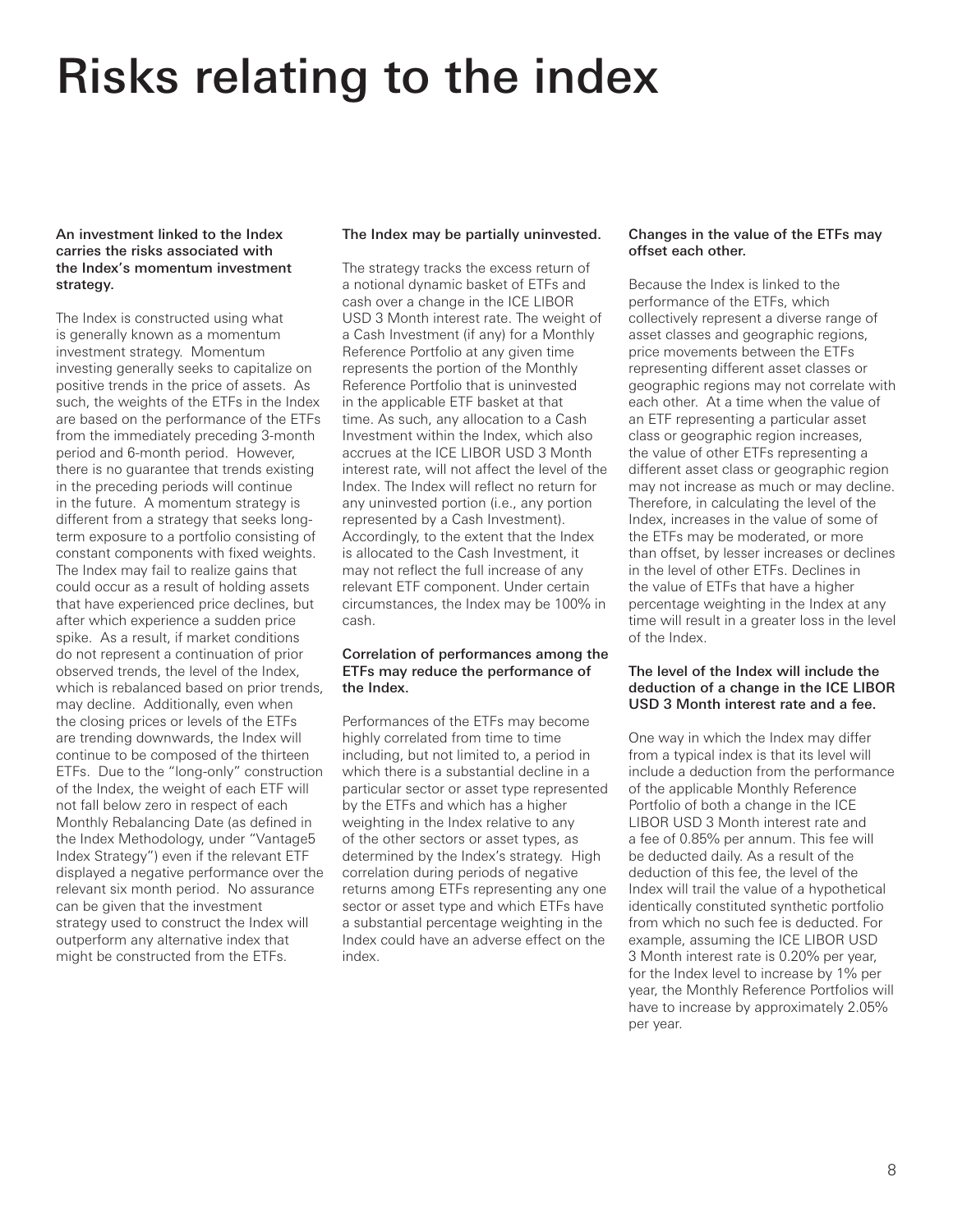# Important information

Any information relating to performance contained in these materials is illustrative only. No assurance is given that any indicative returns, performance or results, whether historical or hypothetical, will be achieved. Any specific terms or methodology remains subject to change, and HSBC undertakes no duty to update this information. This document may be amended, superseded or replaced in its entirety by a subsequent term sheet, disclosure or prospectus supplement, and/or offering circular or similar document and the documents referred to therein. In the event of any inconsistency between the information presented herein and any such term sheet, disclosure or prospectus supplement, and/or offering circular or similar document, such term sheet, disclosure or prospectus supplement, and/or offering circular or similar document shall govern.

HSBC has filed a registration statement (including a prospectus and prospectus supplement) with the Securities and Exchange Commission for any offering to which this free writing prospectus may relate. Before you invest, you should read the prospectus and prospectus supplement in that registration statement and other documents HSBC has filed with the SEC for more complete information about HSBC and any related offering. You may get these documents for free by visiting EDGAR on the SEC's web site at www.sec.gov. Alternatively, HSBC Securities (USA) Inc. or any dealer participating in the related offering will arrange to send you the prospectus and prospectus supplement if you request them by calling toll-free 1-866-811-8049.

#### Use of simulated returns

Any historical performance information included in this website represents only hypothetical historical results. You should note that the index constituents have not traded together in the manner shown in the composite hypothetical historical results included in this website. No representation is being made that the indices will achieve a performance record similar to that shown. In fact, there may often be sharp differences between hypothetical historical performance and actual performance.

Back-testing and other statistical analysis material provided to you in connection with the explanations of the potential returns associated with an investment in the Index use simulated analysis and hypothetical assumptions in order to illustrate the manner in which the Index may have performed in periods prior to the actual existence of the Index.

The hypothetical historical levels have inherent limitations. Alternative modelling techniques or assumptions may produce different hypothetical historical information that might prove to be more appropriate and that might differ significantly from the hypothetical historical information set forth above.

The results obtained from "back-testing" information should not be considered indicative of actual results that might be obtained from an investment or participation in a financial instrument or transaction referencing the Index. You should not place undue reliance on the "back-testing" information, which is provided for illustrative purposes only. HSBC provides no assurance or guarantee that the Index will operate or would have operated in the past in a manner consistent with the results presented in these materials.

Hypothetical back-tested results are neither an indicator nor a guarantee of future returns. Actual results will vary, perhaps materially, from the analysis implied in the hypothetical historical information. You should review and consider the hypothetical historical information only with the full Index methodology.

HSBC Vantage5 Index (the "Index") is the exclusive property of HSBC Bank plc and its affiliates which has contracted with S&P Opco, LLC (a subsidiary of S&P Dow Jones Indices LLC) to administer, maintain and calculate the Index. The Index is not endorsed by S&P or its affiliates or its third party licensors, including Standard & Poor's Financial Services LLC and Dow Jones Trademark Holdings LLC (collectively "S&P Dow Jones Indices"). "Calculated by S&P Custom Indices" and its related stylized mark(s) are service marks of S&P Dow Jones Indices and have been licensed for use by HSBC Bank plc and its affiliates. S&P® is a registered trademark of Standard & Poor's Financial Services LLC and Dow Jones<sup>®</sup> is a registered trademark of Dow Jones Trademark Holdings LLC. S&P Dow Jones Indices shall have no liability for any errors or omissions in calculating the Index.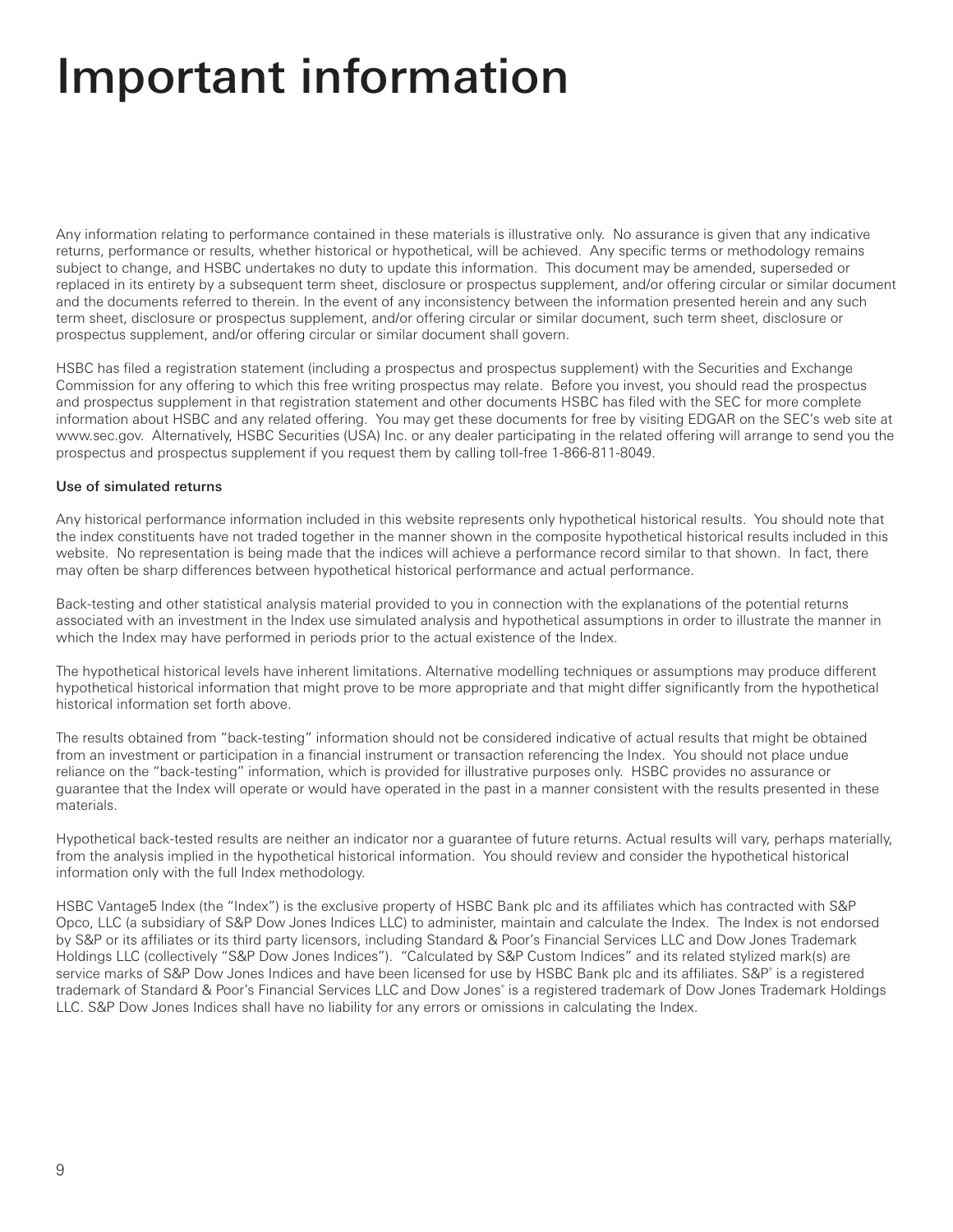# Important information

S&P Dow Jones Indices does not make any representation or warranty, express or implied, to any member of the public regarding the advisability of the ability of the Index to track ETF performance. S&P Dow Jones Indices' only relationship to HSBC Bank plc with respect to the Index is the licensing of certain trademarks, service marks and trade names of S&P Dow Jones Indices and for the provision of administration, calculation and maintenance services related to the Index. S&P Dow Jones Indices LLC is not an investment advisor. Inclusion of a security within the Index is not a recommendation of S&P Dow Jones Indices to buy, sell, or hold such security nor is it investment advice.

S&P DOW JONES INDICES DOES NOT GUARANTEE THE ADEQUACY, ACCURACY, TIMELINESS OR COMPLETENESS OF THE INDEX OR ANY DATA RELATED THERETO OR ANY COMMUNICATION WITH RESPECT THERETO, INCLUDING BUT NOT LIMITED TO, ORAL OR WRITTEN COMMUNICATIONS (INCLUDING ELECTRONIC COMMUNICATIONS) WITH RESPECT THERETO. S&P DOW JONES INDICES SHALL NOT BE SUBJECT TO ANY DAMAGES OR LIABILITY FOR ANY ERRORS, OMISSIONS OR DELAYS THEREIN. S&P DOW JONES INDICES MAKES NO EXPRESS OR IMPLIED WARRANTIES, AND EXPRESSLY DISCLAIMS ALL WARRANTIES OF MERCHANTABILITY OR FITNESS FOR A PARTICULAR PURPOSE OR USE OR AS TO RESULTS TO BE OBTAINED BY HSBC BANK PLC OR ANY OTHER PERSON OR ENTITY FROM THE USE OF THE INDEX OR WITH RESPECT TO ITS TRADEMARKS, THE INDEX OR ANY DATA INCLUDED THEREIN. WITHOUT LIMITING ANY OF THE FOREGOING, IN NO EVENT WHATSOEVER SHALL S&P DOW JONES INDICES BE LIABLE FOR ANY INDIRECT, SPECIAL, INCIDENTAL, PUNITIVE OR CONSEQUENTIAL DAMAGES, INCLUDING BUT NOT LIMITED TO, LOSS OF PROFITS, TRADING LOSSES, LOST TIME OR GOODWILL, EVEN IF THEY HAVE BEEN ADVISED OF THE POSSIBILITY OF SUCH DAMAGES, WHETHER IN CONTRACT, TORT, STRICT LIABILITY OR OTHERWISE.

The Index is proprietary to HSBC Bank plc. No use or publication may be made of the Index, or any of its provisions or values, without the prior written consent of HSBC Bank plc. Neither HSBC Bank plc nor its duly appointed successor, acting as index owner (the "Index Owner"), nor S&P Dow Jones Indices or its duly appointed successor, acting as index administrator ("Index Administrator") and index calculation agent ("Index Calculation Agent"), are obliged to enter into or promote transactions or investments that are linked to the Index.

The Index Owner, the Index Administrator and the Index Calculation Agent do not assume any obligation or duty to any party and under no circumstances does the Index Owner, the Index Administrator or the Index Calculation Agent assume any relationship of agency or trust or of a fiduciary nature for or with any party. Any calculations or determinations in respect of the Index or any part thereof shall, unless otherwise specified, be made by the Index Calculation Agent, acting in good faith and in a commercially reasonable manner and shall (save in the case of manifest error) be final, conclusive and binding. The term "manifest error" as used herein shall mean an error that is plain and obvious and can be identified from the results of the calculation or determination itself without recourse to any underlying data.

The Index Owner makes no express or implied representations or warranties as to (a) the advisability of purchasing or assuming any risk in connection with any transaction or investment linked to the Index, (b) the levels at which the Index stands at any particular time on any particular date, (c) the results to be obtained by any party from the use of the Index or any data included in it for the purposes of issuing any financial instruments or carrying out any financial transaction linked to the Index or (d) any other matter. Calculations may be based on information obtained from various publicly available sources. The Index Administrator and the Index Calculation Agent have relied on these sources and have not independently verified the information extracted from these sources and accept no responsibility or liability in respect thereof.

Without prejudice to the foregoing, in no event shall the Index Owner, the Index Administrator nor the Index Calculation Agent, have any liability for any indirect, special, punitive or consequential damages (provided that any such damage is not reasonably foreseeable) even if notified of the possibility of such damages.